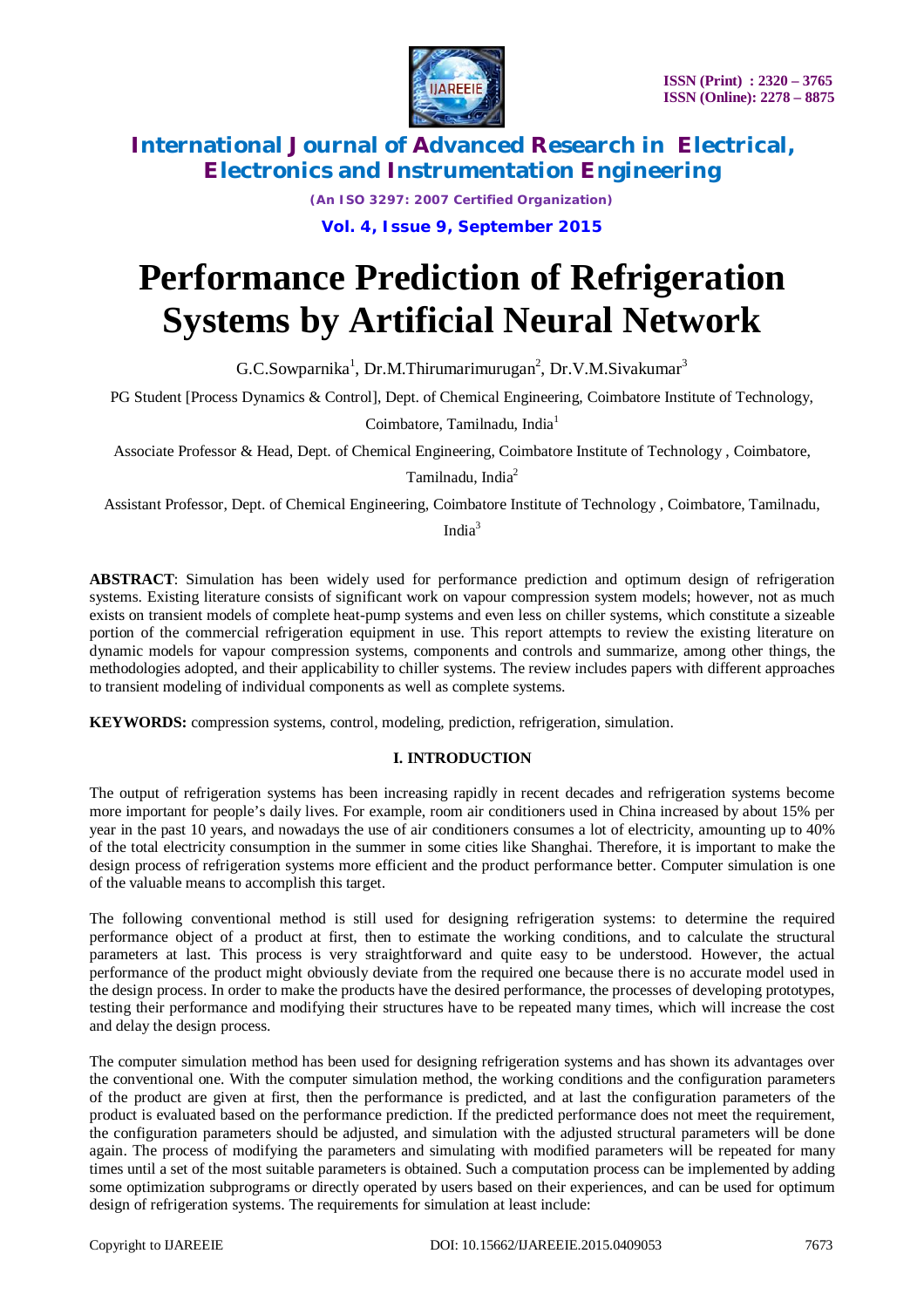

*(An ISO 3297: 2007 Certified Organization)*

### **Vol. 4, Issue 9, September 2015**

- (1) Stability
- (2) Rapidness
- (3) Accuracy

These three requirements may conflict with each other, and then a compromise has to be made. A lot of techniques to improve the stability, rapidness and accuracy have been presented, but the effects are still not good enough in many cases and more researches are necessary. The present paper will summarize the state of the art of the simulation techniques for vapour compression refrigeration systems and predict the possible development in the future.

#### **II. REFRIGERATION AND ITS IMPORTANCE**

Refrigeration is a process in which work is done to move heat from one location to another. The work of heat transport is traditionally driven by mechanical work, but can also be driven by heat, magnetism, electricity, laser, or other means. Refrigeration has many applications, including, but not limited to: household refrigerators, industrial freezers, cryogenics, and air conditioning. Heat pumps may use the heat output of the refrigeration process, and also may be designed to be reversible, but are otherwise similar to refrigeration units.

Refrigeration has had a large impact on industry, lifestyle, agriculture and settlement patterns. The idea of preserving food dates back to the ancient Roman and Chinese empires. However, refrigeration technology has rapidly evolved in the last century, from ice harvesting to temperature-controlled rail cars. The introduction of refrigerated rail cars contributed to the westward expansion of the United States, allowing settlement in areas that were not on main transport channels such as rivers, harbours, or valley trails.

Refrigerators are one of the most valuable equipments found in our home today. Almost every household in the world needs something to store their food to prevent them from spoiling. This magical equipment which is craftily made turns on every five minutes and keeps everything cold. Without it, there will be enormous amount of food that will go to be on the garbage every day. Surely, such invention is great that it affects almost every people on earth regarding whatever their walks of life are. Refrigeration is also widely used for the purposes of air conditioning in homes, public buildings and restaurants. It is also used for refrigeration of foodstuffs in restaurants and also in large storage warehouses.

Refrigeration is also used commercially and in manufacturing industries. It is used to liquefy gases including oxygen, nitrogen, propane, and methane. It is used to compress and condense water vapor in compressed air purification. This process is aimed at reducing the moisture content of compressed air. In industries like petrochemical, refineries and chemical plants, refrigeration is important as it is used for the maintenance of certain chemical processes and reactions at low temperatures. An example is in the production of high octane gasoline component where the alkylation's of butanes and butane is done at low temperatures.

### **III. CONTROL STRATEGIES IN REFRIGERATION**

Refrigeration System Controls are defined as equipment that controls and optimizes the temperatures and pressures in a refrigeration system, and automatically adjusts the refrigeration system's operation to minimize its energy consumption, while maintaining within predefined temperature limits the spaces, processes or equipment being refrigerated, and reflecting changes in load, weather conditions and operating requirements.

Refrigeration System Controls equipment is considered to include the following:

System management package consisting of one or more control units or modules that are designed to optimize an entire refrigeration system, including the operation of refrigeration compressor, evaporator and condenser Add-on controllers that are designed to be used in conjunction with a specific system management unit or package, and enable the operation of additional refrigeration compressors, evaporators and condensers to be optimized.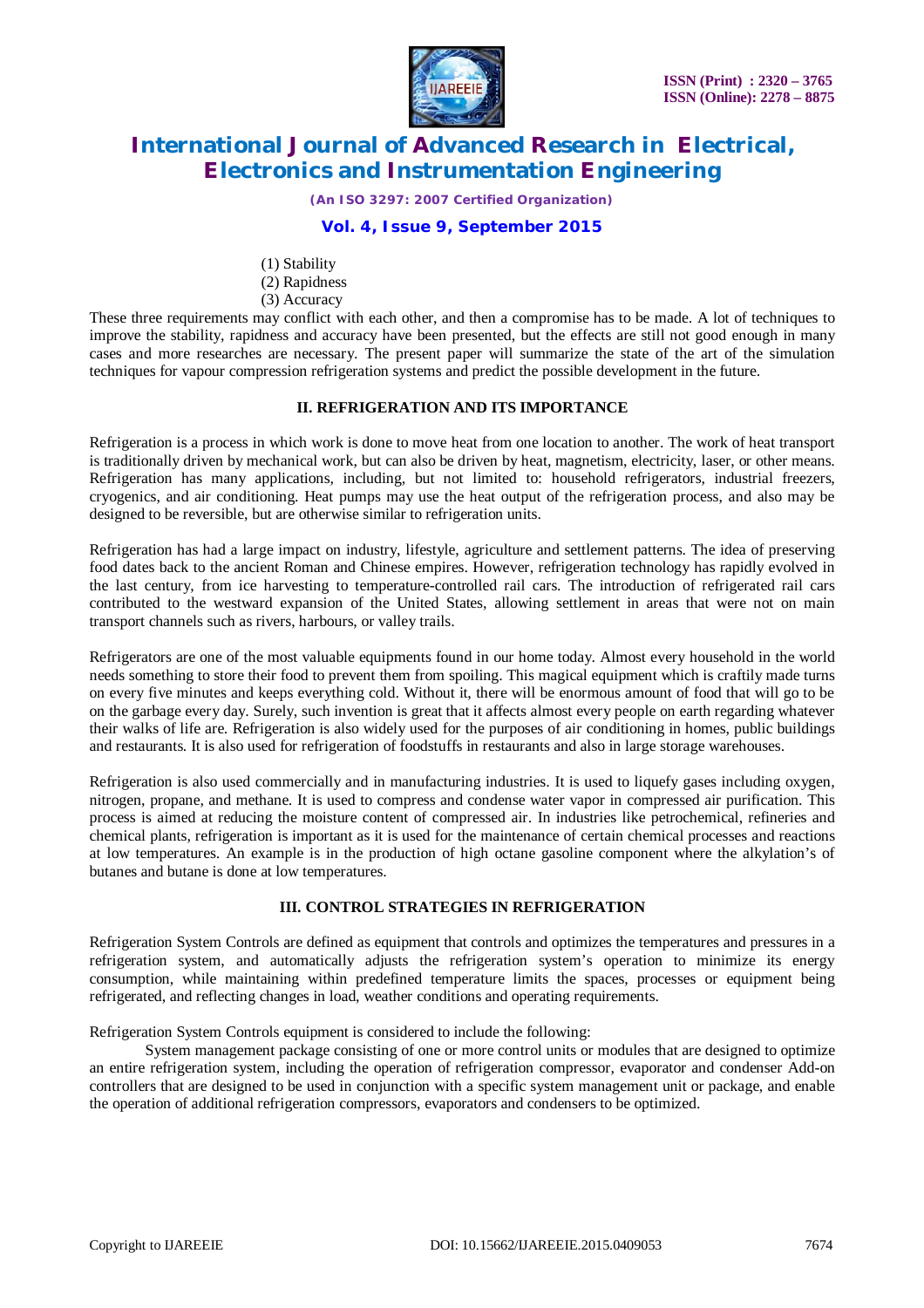

*(An ISO 3297: 2007 Certified Organization)*

# **Vol. 4, Issue 9, September 2015**

Table 1-5 gives the control strategies applied for each unit in the refrigerator.

#### Table 1 Conditions for System Management Package

| S.No | <b>CONDITIONS</b>                                                                                                                                                                                                                                                                                          |
|------|------------------------------------------------------------------------------------------------------------------------------------------------------------------------------------------------------------------------------------------------------------------------------------------------------------|
| 1.   | Must automatically adjust the system operating set points in a manner that minimises the refrigeration<br>system's energy consumption under different operating loads, weather conditions and surrounding air<br>temperatures.                                                                             |
|      | Monitor temperatures and/or pressures around the refrigeration system, and automatically initiate defrost<br>cycles, or inhibit (or delay) scheduled defrost cycles, within individual parts of the refrigeration system,<br>as required, to optimize the overall performance of the refrigeration system. |
| 3.   | Must provide facilities that enable system managers to define the default set points, and alarm limits, for<br>each item of refrigeration equipment controlled.                                                                                                                                            |

#### Table 2 Conditions for Add-on Controllers

| S.No | <b>CONDITIONS</b>                                                                                                                                                |
|------|------------------------------------------------------------------------------------------------------------------------------------------------------------------|
|      | Must automatically accept instructions from the system manager to change its operating set points or<br>alarm limits, or to initiate or inhibit a defrost cycle. |
|      | Must automatically transmit data on operating temperatures, pressures, or flow rates to the system<br>manager at specific intervals.                             |

#### Table 3 Conditions for Control of Evaporators

| S.No | <b>CONDITIONS</b>                                                                                                                                                                                                                  |
|------|------------------------------------------------------------------------------------------------------------------------------------------------------------------------------------------------------------------------------------|
| 1.   | To directly measure evaporator pressure or temperature by means of a sensor, and automatically adjust<br>the flow of refrigerant through the evaporator to maintain the refrigerated space within pre-defined<br>operating limits. |
| 2.   | Automatically terminate its defrost cycle when:<br>(1) The temperature of the evaporator or refrigerated space exceeds a preset value.<br>(2) A maximum defrost time consistent with sensor failure has been exceeded.             |

#### Table 4 Conditions for Control of Condensers

| S.No | <b>CONDITIONS</b>                                                                                                                                                                                            |
|------|--------------------------------------------------------------------------------------------------------------------------------------------------------------------------------------------------------------|
| 1.   | To directly measure condenser pressure or temperature by means of a sensor, and automatically adjust<br>the air flow across the condenser(s) in a manner that maintains condensation at the rate required to |
|      | maintain the thermal balance of the refrigeration system under different operating loads and weather<br>conditions.                                                                                          |
| 2.   | Allow the compressor discharge (head) pressure to 'float' with ambient temperature down to the<br>minimum safe level for the particular refrigeration system for maximum system efficiency.                  |

#### Table 5 Conditions for Control of Compressors

| S.No | <b>CONDITIONS</b>                                                                                                                                                                                                                                                  |
|------|--------------------------------------------------------------------------------------------------------------------------------------------------------------------------------------------------------------------------------------------------------------------|
|      | Be able to control the operation of at least two refrigeration compressors.                                                                                                                                                                                        |
|      | Incorporate automatic control algorithms that monitor rate of change in system suction pressure or<br>refrigerant temperature to prevent compressors from unnecessarily being controlled to load or unload in<br>response to small fluctuations in cooling demand. |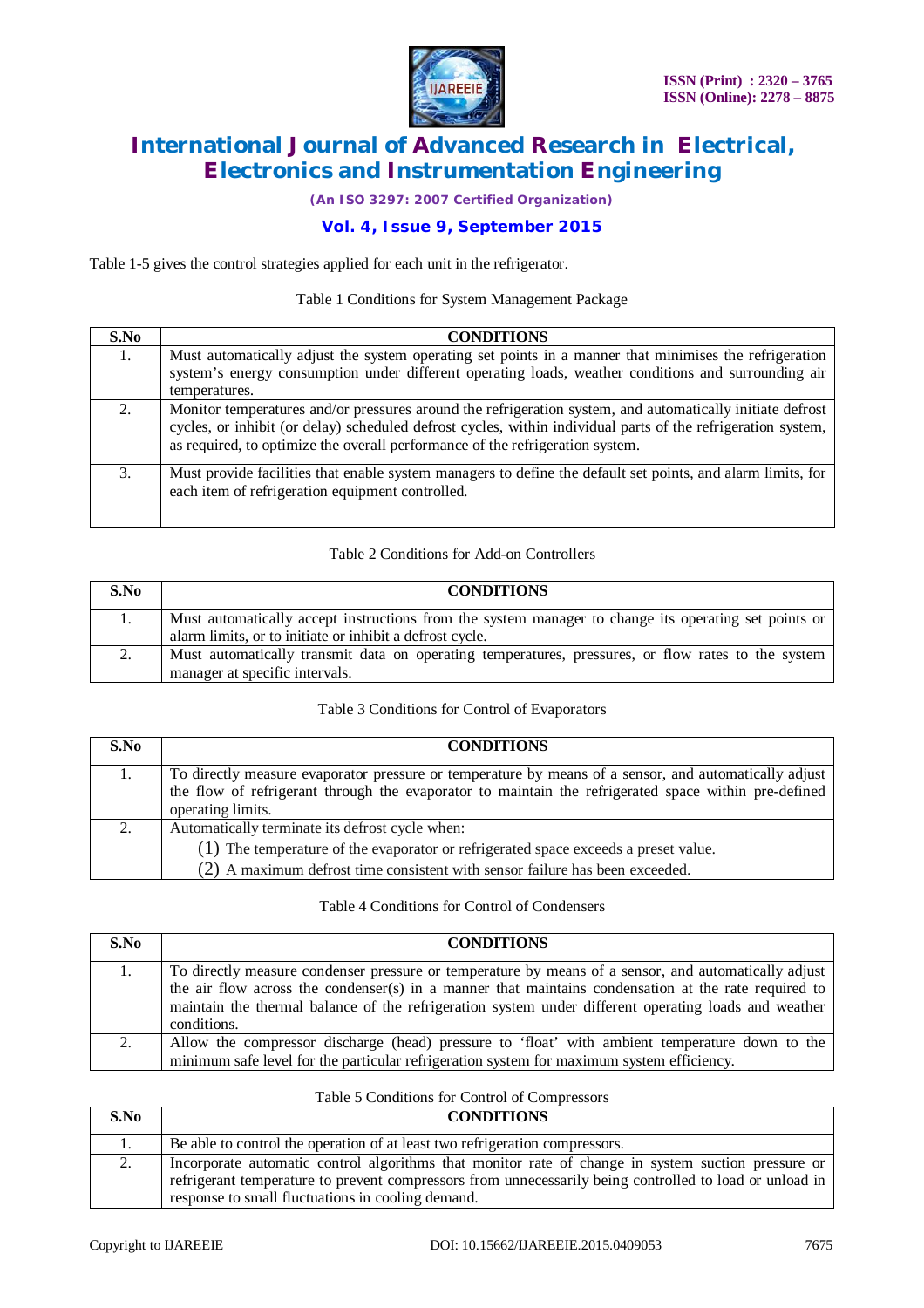

*(An ISO 3297: 2007 Certified Organization)*

#### **Vol. 4, Issue 9, September 2015**

#### **IV. MODELING OF REFRIGERATOR**

The complete operation cycle of a refrigeration system can be characterized by two major time-regimes, namely transient and steady state. In the latter, the system input/output parameters are constant over time; transient operation is then, by default, the non-steady state. Typically, this is the case when the system is started-up and is approaching steady state, or when it is shutdown from a steady state, or when it is disturbed from its steady state. This disturbance could be caused by either external changes in conditions (such as load, ambient temperatures etc.) or by feedback control. In either case, the system attempts to move from one equilibrium state to another. Transient modeling is the predictive analysis of the system's operation during such conditions. In practice, however, there exists a third timeregime in between the true steady state and transient perspectives, termed the 'quasi-steady state', in which the systems transient responses are much faster than the transients of the inputs. This representation is useful when the time constants of the inputs and of the system differ by orders of magnitude. For such cases, steady-state modeling could be used to study transient behaviour.

During transient operation, all the components experience phenomena absent in steady state operation, due to the nonuniformity of conditions within them. The refrigerant mass flow rate, in general, is continuously changing, causing changes in refrigerant distribution in the system components, inlet/outlet conditions of the compressor and the operating point of the expansion device. Of the four major components in the vapor compression system, the transients in the heat exchangers are usually the slowest and have the largest impact on transient performance. It is necessary to consider mass distribution within the heat exchangers as a function of time and space and this requires transient mass balances to allow for local storage.

Thermal capacitances of the heat exchanger bodies and the refrigerant have to be considered to account for local energy storage. When the secondary fluid is a liquid such as brine or water, the thermal inertia of this fluid also becomes a significant factor. To determine spatial and time variations of pressure within the heat exchangers, which is the driving potential for mass flow, the transient form of the momentum balance has to be used in some form. Some of the common assumptions found to be made (though not all simultaneously) in the models studied in the literature survey were-

- (1) Flow in the heat exchangers is one dimensional and homogenous.
- (2) Axial conduction in the refrigerant is negligible.
- (3) Liquid and vapor refrigerant in the heat exchangers are in thermal equilibrium.
- (4) Expansion is isenthalpic.
- (5) Compression is isentropic or polytrophic.
- (6) Thermal resistances of metallic elements in the system are negligible in comparison with their capacitances.

#### **V. MODELING BY ARTIFICIAL NEURAL NETWORK**

The use of Artificial Neural Networks (ANNs) for modeling and performance prediction is becoming increasingly popular in the last two decades. This is mainly due to the fact that ANNs have very good approximation capabilities and offer additional advantages such as short development and fast processing time.

Artificial neural networks are one of the most powerful computer modeling techniques based on statistical approach, currently being used in many fields of engineering for modeling complex relationships, which are difficult to describe with physical models. There has been continual increase in research interest in the applications of ANNs in the refrigeration system modeling. Numerous applications of neural network related to refrigeration system can be found in the open literature.

Neural networks consist of simple processors, which are called neurons, linked by weighted connections. The neuron forms the basis for designing neural networks. Each neuron has inputs and generates an output that can be seen as the reflection of local information that is stored in connections. The output signal of a neuron is fed to other neurons as input signals via interconnections. Since the capability of a single neuron is limited complex functions can be realized by connecting many processing elements. Network structure, representation of data, normalization of inputs and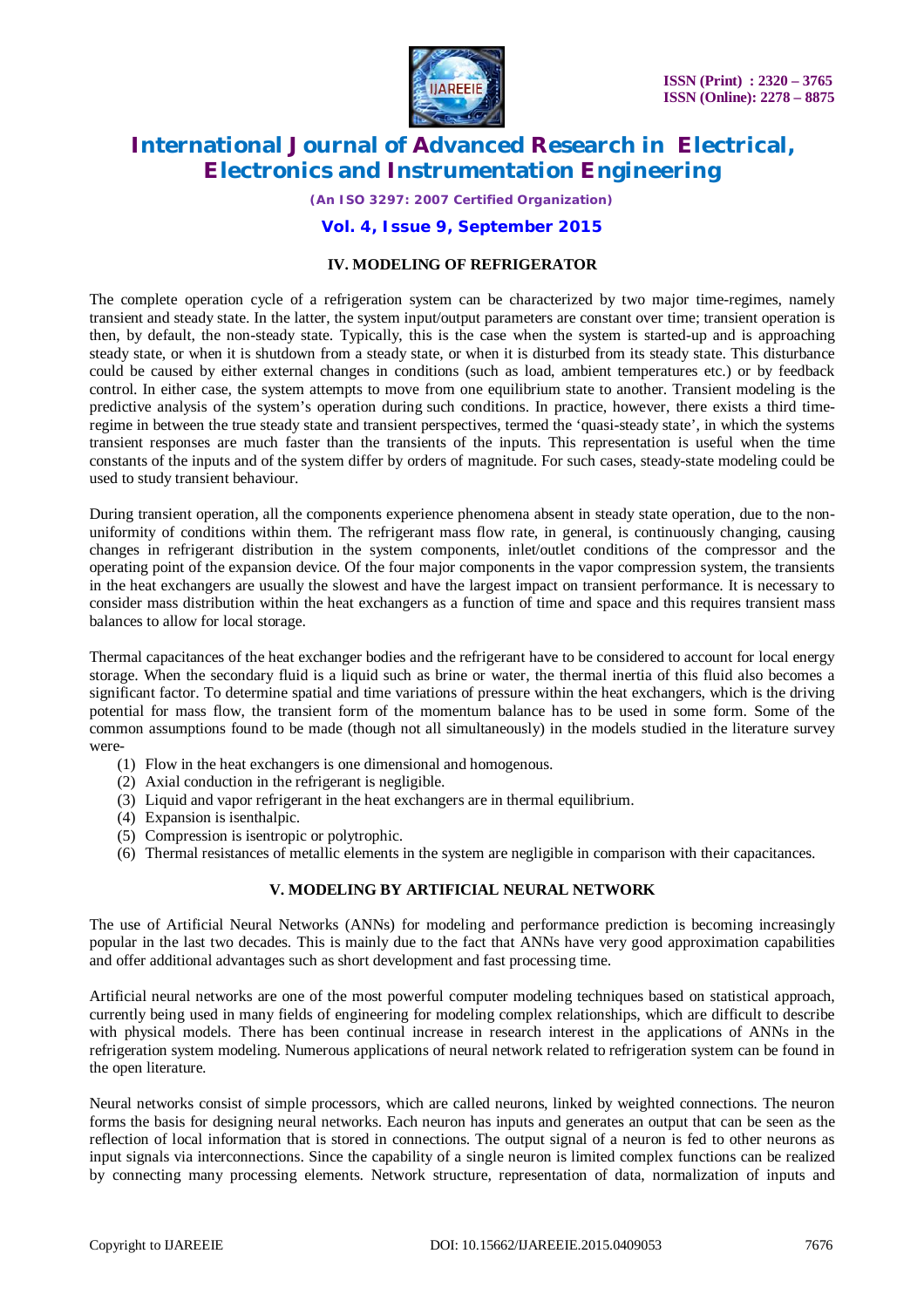

*(An ISO 3297: 2007 Certified Organization)*

### **Vol. 4, Issue 9, September 2015**

outputs and appropriate selection of activation functions etc. are the factors that have strong influence on the performance of the network.

#### **VI. BACKPROPAGATION NETWORK**

The back-propagation network is composed of many interconnected artificial neurons that are often grouped into input, hidden and output layers. The artificial neuron evaluates the inputs and determines the strength of each one through its weighting factor. The weighted inputs are summed to determine the output of the neuron using a transfer function. The output of the neuron is then transmitted along the weighted outgoing connections to serve as an input to subsequent neurons. To properly modify the connection weights, a supervised learning algorithm is employed. The supervised learning algorithm involves two phases. First one is the forward phase and the other is a backward phase. In the forward phase, an input vector is applied to the sensory nodes of the networks, and their effect propagates through the network, layer by layer. Finally a set of outputs is produced as the actual response of the networks. During the forward pass, the synaptic weights of the networks are all fixed, while during the backward pass, the weights are adjusted in accordance with the error correction rule. To minimize the error between the desired output and actual output as rapidly as possible, the gradient-descent method is used. The synaptic weights are adjusted so as to make the actual response of the network closer to the desired response. The forward process, backward process and adjustment of weights are iterated until the error of the output is satisfied. After the learning process, the network memorizes the relationships between input and output variables through the connection weights.

The arrangement of neurons into layers and the connection pattern within and between the layers is called as network architecture. The neural network has three layers or subgroups of processing elements as input layer, which accepts the input and distributes it to the neurons in the hidden layer. The hidden layer receives the signal from the input layer and it is useful in performing intermediary computations before directing the input signals to the output layer. The output layer receives the signal from the hidden layer and does computations to give the output signal, which represents the response of the neural network for the particular input vector**.** The BP algorithm is based on the error correctionlearning rule, and it has been successful to solve difficult and diverse problems.

An attempt is made to predict the cooling effect, compressor input power and coefficient of performance. The architecture of neural network for the selection of vapour compression refrigeration system parameters consisted of four parts as shown in Fig. 6.1. The first part is the specification of input conditions viz., compressor speed, air temperature at evaporator inlet, air temperature at condenser inlet and air velocity at evaporator inlet and the second one is the hidden layer and the last is the output layer for obtaining the output responses.

The objective of training the network is to adjust the weights so that application of a set of inputs produces the desired set of outputs. Training assumes that each input vector is paired with a target vector representing the desired output and these together are called a training pair. Usually, a network is trained over a number of training pairs. The convergence of the network to the result is enhanced by a large number of training data. The flow chart for the back propagation algorithm is shown in Fig.1.

### **VII. CHOICE OF INITIAL WEIGHTS**

The values of initial weights must not be too large, or the initial input signals to each hidden or output unit will be likely to fall in the region where the derivative of the sigmoid function has a very small value. On the other hand, if initial weights are too small the net input to the hidden or output unit will be close to zero, which also causes extremely slow learning. A common procedure is to initialize the weights to random values between  $= -0.5$  to  $+0.5$ . The generalization capability of the neural network essentially depends on the selection of appropriate input, output parameters of the process, the distribution of the data and the format of presentation of the data to the network. In order to balance the importance of each parameter during training process, the data should be normalized. Also neural networks works better in the range of 0 to 1. Hence the input and output vector values are converted in the range of 0 to 1 using the following equation.

 $X_n = (X - X_{min})/(X_{max} - X_{min})$ where  $X$  - actual input (or output) value.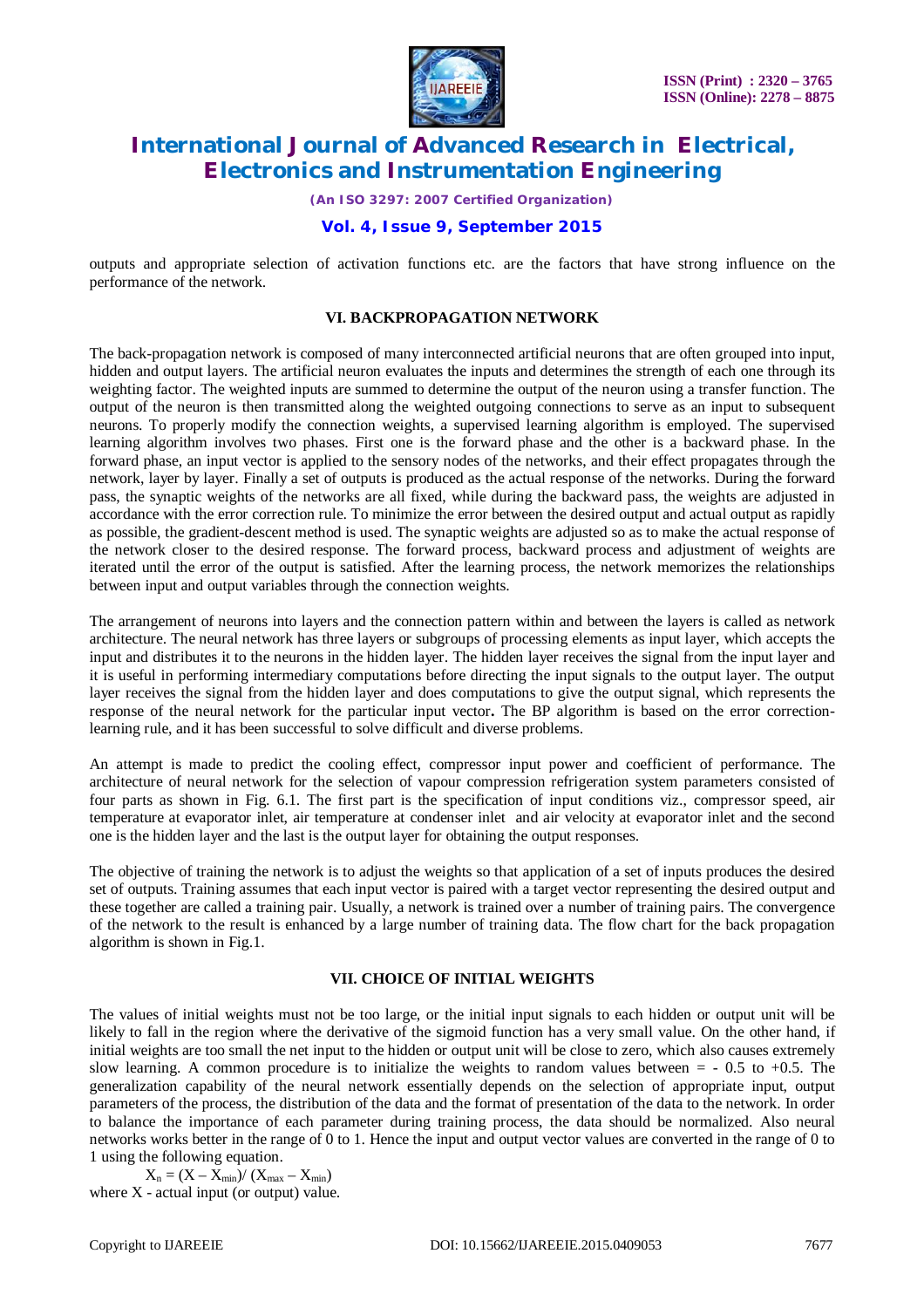

*(An ISO 3297: 2007 Certified Organization)*

## **Vol. 4, Issue 9, September 2015**

 $X_n$  - normalized input (or output) value.

 $X_{\text{max}}$  - maximum value of the inputs (or outputs).

 $X_{\min}$  - minimum value of the inputs (or outputs).



Fig. 1 Flowchart for Back Propagation Neural Network

#### **VIII. EFFECT OF VARYING LEARNING RATE**

Learning rate co-efficient determines the size of the weight adjustments made at each iteration and hence influences the rate of convergence. Poor choice of the co-efficient can result in a poor convergence. The co-efficient should be kept constant for all iterations for best results. If the co- efficient is too large then the search path will oscillate and converges more slowly. If the co- efficient is too small then the descent progress in small steps significantly increases the time to converge. The learning rate is taken as 0.9 which seems to be optimistic.

### **IX. PREDICTING THE PERFORMANCE USING THE TRAINED NETWORK**

The set of measured values of the refrigeration system using the selected refrigerants were used as target data for back propagation neural network training. Each training data set consisted of four input nodes and three output nodes. The performance of the neural network depends on the number of hidden layers and the number of nodes in the hidden layer. The structure of the network applied for predicting the performance was chosen by trial and error method. Training was done based on the back propagation algorithm coding. The input data fixed by trial and error for training the network are presented in Table 7.1. The architecture of the proposed five layer network is given in Fig. 2.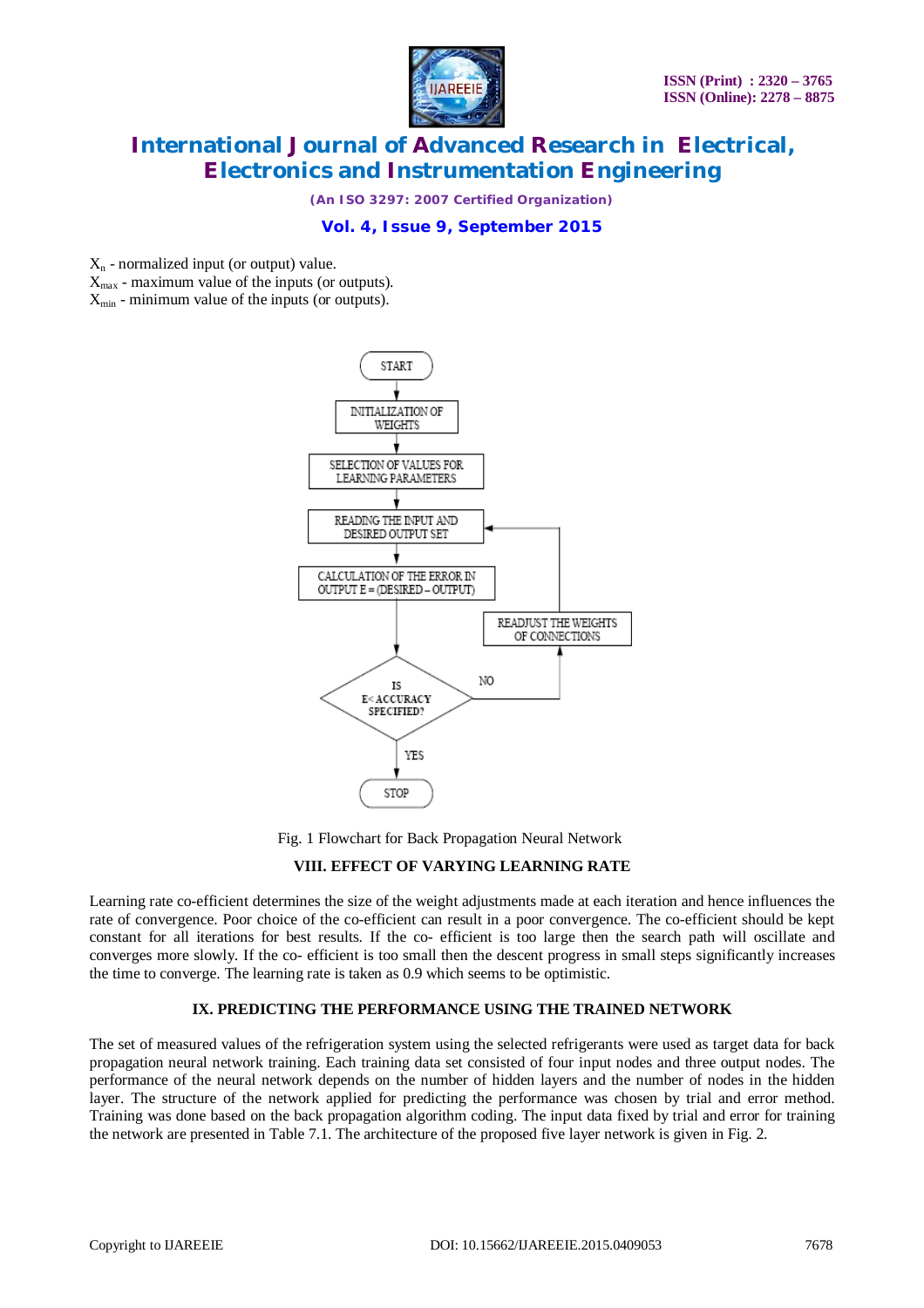

*(An ISO 3297: 2007 Certified Organization)*

# **Vol. 4, Issue 9, September 2015**

Table 6 Data Input for Training the Network

| S.No | <b>COMPUTER QUERY</b>  | <b>INPUT</b><br><b>SAMPLE DATA</b> | <b>REMARK</b>                 |
|------|------------------------|------------------------------------|-------------------------------|
|      |                        |                                    |                               |
| 1.   | Training               |                                    | Mode of operation – Training. |
|      | Testing                |                                    |                               |
| 2.   | Values of error        | 0.001                              | Error tolerance $-0.001$      |
|      | tolerance and learning | 0.9                                | Learning parameter = $0.9$    |
|      | rate parameter         |                                    |                               |
| 3.   | Maximum number of      | 4000                               | By trial and error.           |
|      | Cycles                 |                                    |                               |
| 4.   | Number of layers       | 5.                                 | Five implies one input and    |
|      |                        |                                    | output with three hidden      |
|      |                        |                                    | layers.                       |
| 5.   | Size of each layer     | $4 - 5 - 5 - 5 - 3$                | Number of nodes from          |
|      |                        |                                    | input to output layer         |

The Block diagram of the proposed neural network is shown in Fig.4.



Fig. 2 Architecture of Proposed Network



Fig. 3 Block diagram representation with ANN Model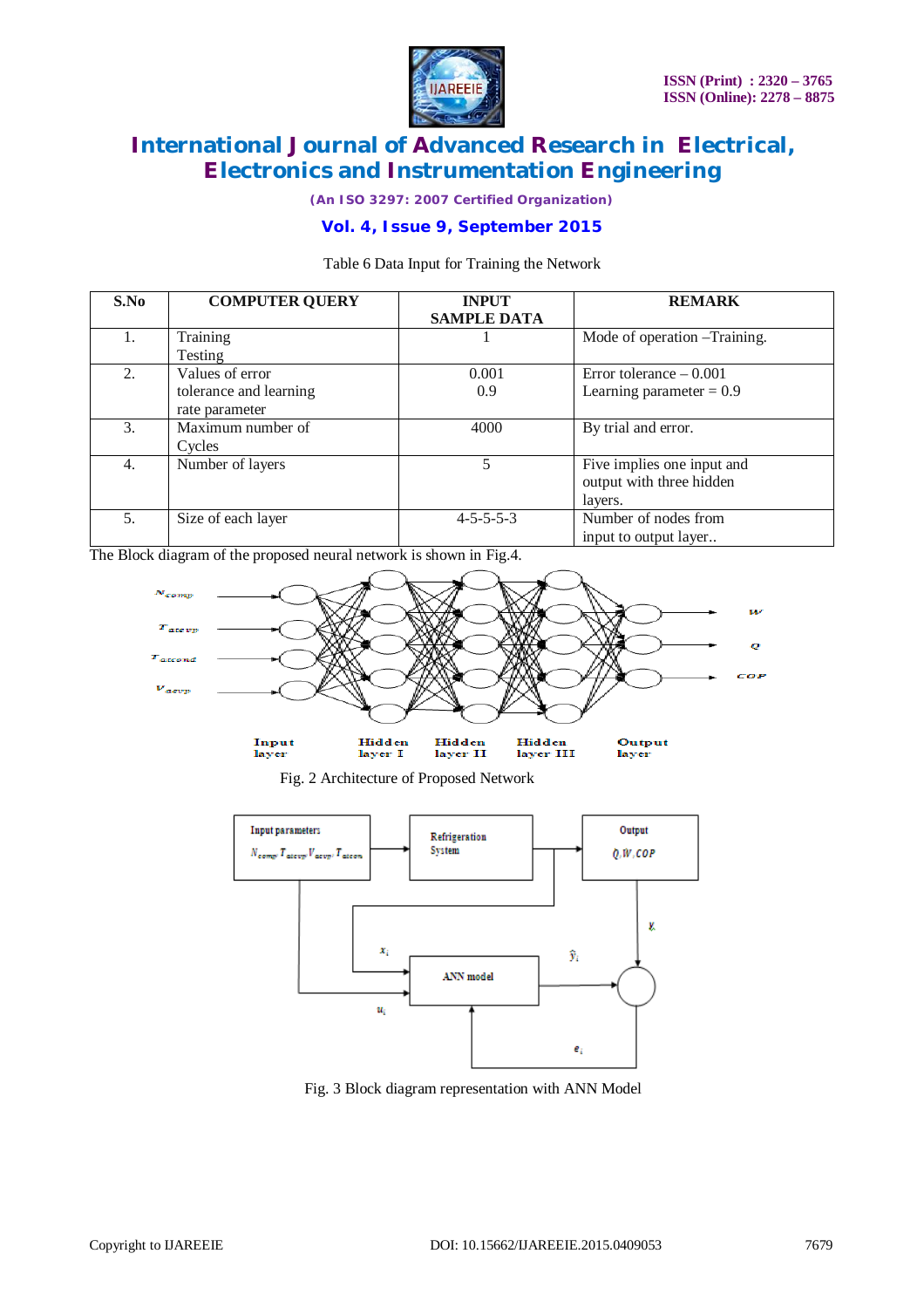

*(An ISO 3297: 2007 Certified Organization)*

#### **Vol. 4, Issue 9, September 2015**

### **X. COMPARISON RESULTS**

Table 7 Comparison of error (%)

| S.No | TYPE                                                   | <b>METHODOLOGY</b>                           | ERROR $(\% )$ |
|------|--------------------------------------------------------|----------------------------------------------|---------------|
|      | Cascade vapour compression<br>refrigeration system     | Back propagation algorithm                   | $0.2 - 0.6$   |
| 2.   | Vapour compression refrigeration<br>(shell & tube)     | Back propagation algorithm                   | Less than 5   |
| 3.   | Vapour compression refrigeration<br>system             | Recurrent multilayer perceptron<br>algorithm | $1 - 3$       |
| 4.   | Vapour absorption refrigeration system                 | Feed forward back propagation<br>algorithm   | 0.99961       |
| 5.   | Vapour absorption refrigeration system                 | Back propagation algorithm                   | $0.33 - 0.95$ |
| 6.   | Vapour compression refrigeration<br>(evaporative type) | Back propagation algorithm                   | 1.90-4.18     |

#### **XI. CONCLUSION**

Simulation has become a useful method in design of vapour-compression refrigeration systems. A practical simulation method must be stable, rapid and accurate. The requirements on stability, rapidness and accuracy may conflict with each other, and then a compromise has to be made according to the specific simulation objective. For different simulation purpose, the suitable model and algorithm may be different. For the simulation of a refrigeration system consisting of several components, the component models should be simpler than that for the simulation of a single component. The dynamic model of compressor for simulation of refrigeration systems can be divided into two parts: the steady state part for the mass-flow rate calculation and the dynamic part for the calculation of heat exchange process. The approximate analytic model for capillary tubes, and the zone and long-term dynamic model for heat exchangers are recommended for dynamic simulation of refrigeration systems.

From the literature reviewed, it has been seen that artificial neural network based simulation techniques are implemented for the performance prediction of refrigeration systems. The percentages (%) of error obtained by different approaches are varying. The advantage of using evaporative condenser is that it offers condensing temperatures limited by ambient wet bulb temperature, which is almost always lower than ambient dry bulb temperature, refrigeration systems employing it can work with lower condensing temperatures. Therefore, these systems are usually more energy-efficient compared to ones using air-cooled condensers. Furthermore, initial cost of the evaporative condenser is lower than that of the water-cooled condenser due to the reduced space and number of the components. By using an evaporative condenser for the refrigeration systems and simulating the model by Artificial Neural Network Model Predictive Control, the performance of the refrigeration systems can be further increased thus minimizing the error.

#### **REFERENCES**

- [1] Boon Chiang Ng, Intan Zaurah Mat Darus, Hishamuddin Jamaluddin,Haslinda Mohamed Kamar, "Dynamic modelling of an automotive variable speed air conditioning system using nonlinear autoregressive exogenous neural networks", Applied Thermal Engineering, Vol.73, pp.1255-1269, 2014.
- [2] Dan C'alin Dumitrachea, Iulia Inoana, Bart De Schutterb , "An analytic model for a13C isotope separation process by cryogenic distillation", Journal of Process Control, Vol. 24, pp. 463–474, 2014 .
- [3] Pengcheng Ye, Erik Sjoberg, Jonas Hedlund, "Air separation at cryogenic temperature using MFI membranes", Microporous and Mesoporous Materials, Vol.192, pp.14-17, 2014.
- [4] Xiaobin Zhang, Jiakai Zhu, Zhao Wu, Wei Xiong, Xuejun Zhang, Limin Qiu, "Performance Prediction of Structured Packing Column for Cryogenic Air Separation with Hybrid Model", Chinese Journal of Chemical Engineering, Vol. 22, pp.930-936, 2014.
- [5] Chao Fu, Truls Gundersen, "Recuperative vapor recompression heat pumps in cryogenic air separation processes", Energy, Vol. 59, pp.708-718, 2013.
- [6] Diana Ugryumova, Gerd Vandersteen, Bart Huyck, Filip Logist, Jan van Impe, Bart De Moor, "Identification of a Noninsulated Distillation Column from Transient Response Data", IEEE Transactions on Instrumentation and Measurement, Vol.62, pp.5, May 2013.